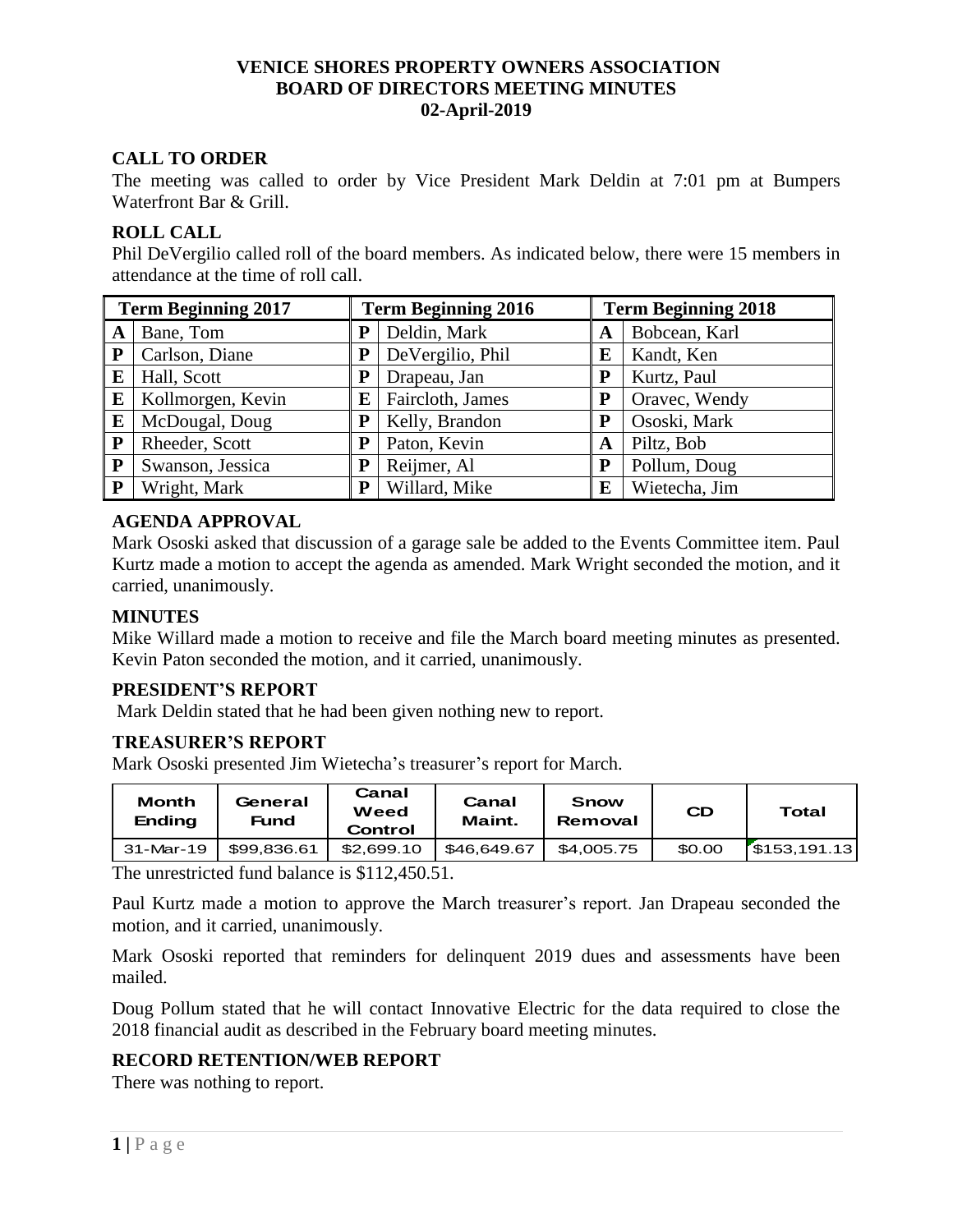## **VENICE SHORES PROPERTY OWNERS ASSOCIATION BOARD OF DIRECTORS MEETING MINUTES 02-April-2019**

## **CORRESPONDING SECRETARY'S REPORT**

The corresponding secretary was not in attendance, but it was reported that the Spring newsletter will be completed and mailed in time to satisfy the notification requirement of the May general membership meeting date. Mark Ososki reported that the Newsletter address labels have been printed.

## **SOCIAL MEDIA**

There was nothing significant to report.

# **CANAL COMMITTEE**

Mark Wright stated that there was nothing new to report.

### **MAINTENANCE COMMITTEE**

- Scott Rheeder reported that he is not aware of any snow plow damage claims by any homeowner. The one obvious damage location is at the northwest corner of Clairpointe and San Juan. However, the contractor replacing the culvert under San Juan has caused further damage at that location, and it is expected that the damage will be repaired by that contractor. Scott Rheeder made a motion to authorize the final payment for snow removal. Mark Wright seconded the motion, and it carried unanimously.
- Mark Deldin reported that work has begun on replacing the two culverts under San Juan. It is unclear whether the MCDR has approved replacement of the one between Clairpointe and Gloca Mora.
- Doug Pollum reported that the road drainage pump at Mr. Greenfield's location is not functional and might have to be replaced. Also, lake level forecasts indicate that additional pumps will likely have to be installed.
- Regarding the lawn maintenance contract, Mark Wright made a motion to approve the contract provided to Scott Hall if the price is the same as it was in 2018. Brandon Kelly seconded the motion, and it carried, unanimously.

## **BUILDING COMMITTEE**

Mark Ososki reported that improvements to the house at the north end of Windmill have been approved.

Regarding the out-of-spec house on Windmill, Doug Pollum reported that the homeowners are waiting for calculations and prints from their architect regarding masonry to trim ratio.

### **DEED RESTRICTION REVIEW COMMITTEE**

Jan Drapeau reported that a Bayhaven resident has inquired about shed restrictions.

Also, a tree overhanging a canal has been removed.

Mark Deldin reported that Mr. Velger continues to complain about his neighbor's alleged restriction violations. In 2018, the VSPOA attorney sent a letter to Mr. Velger explaining that the alleged violations would be difficult to prove, and that the burden of proof would be on him.

### **CIVIC AFFAIRS**

Al Reijmer stated that there was nothing of significance to report.

### **WELCOMING COMMITTEE**

Jessica Swanson reported that, with Jan Drapeau's assistance, delivery of welcoming packets is up to date.